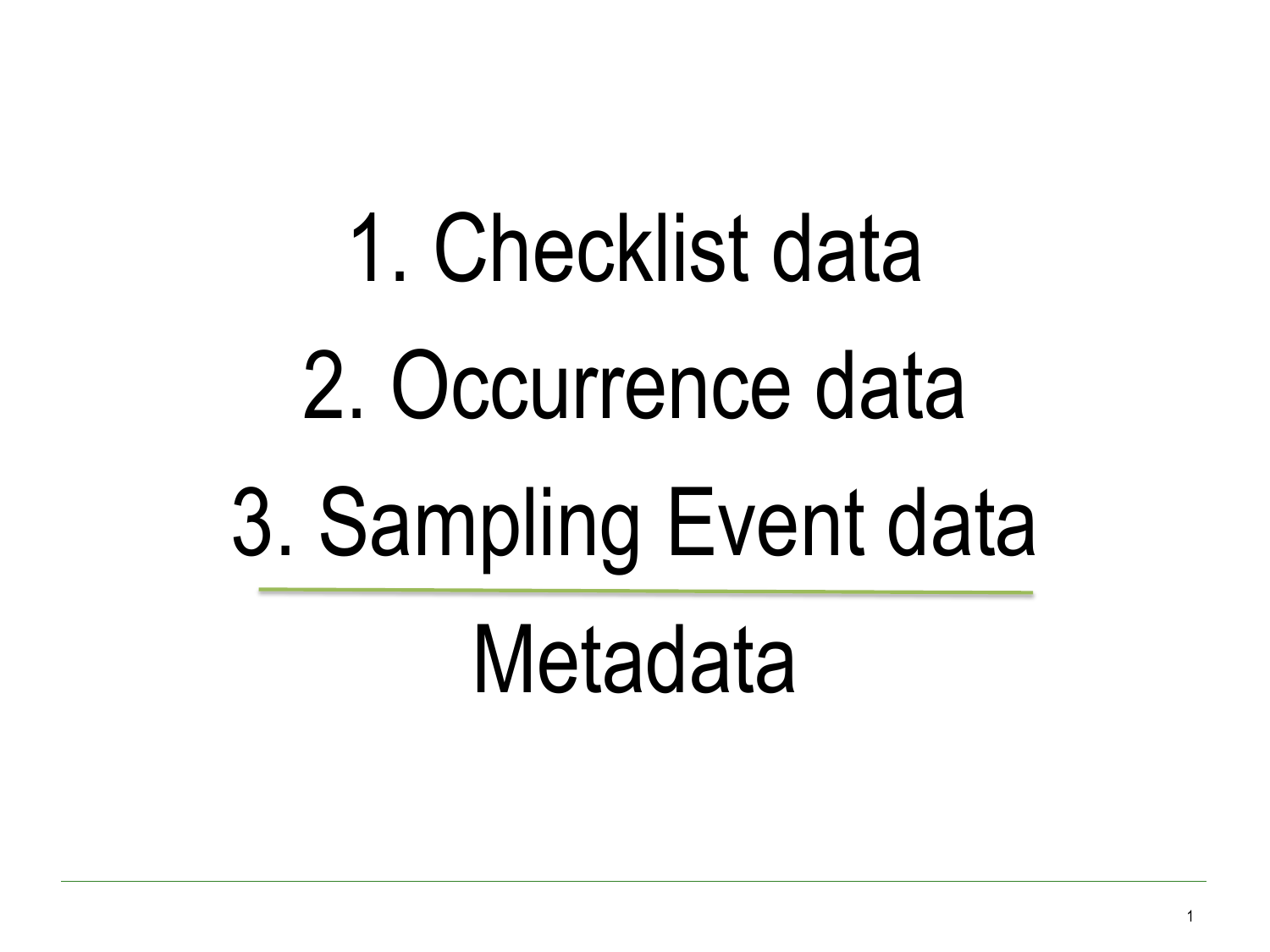## **2. OCCURRENCE DATA**

*Primary biodiversity data Primary occurrence data Species occurrence data Primary species data*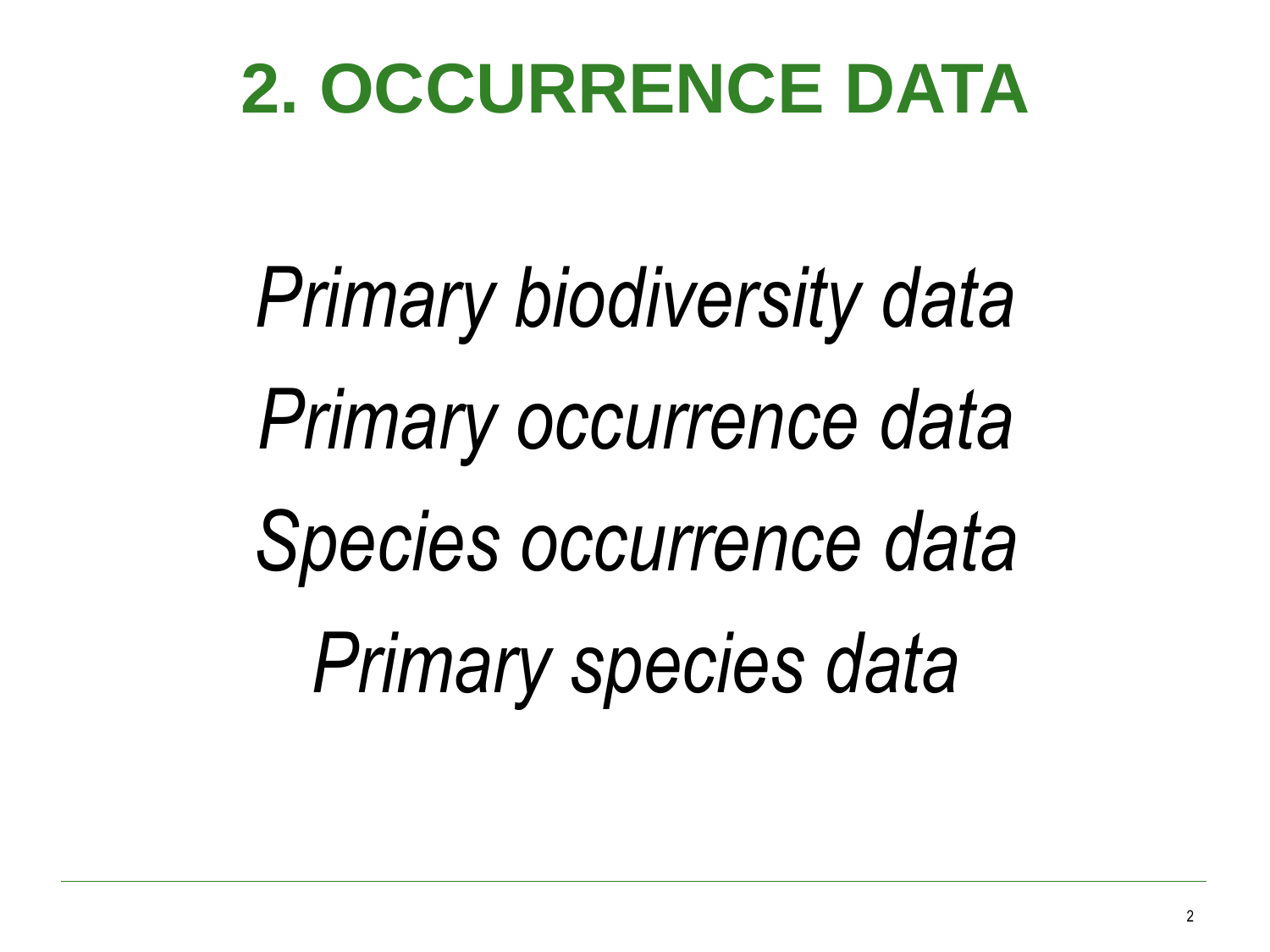#### Data transcribed from museum labels

### Opportunistic point source observations of organisms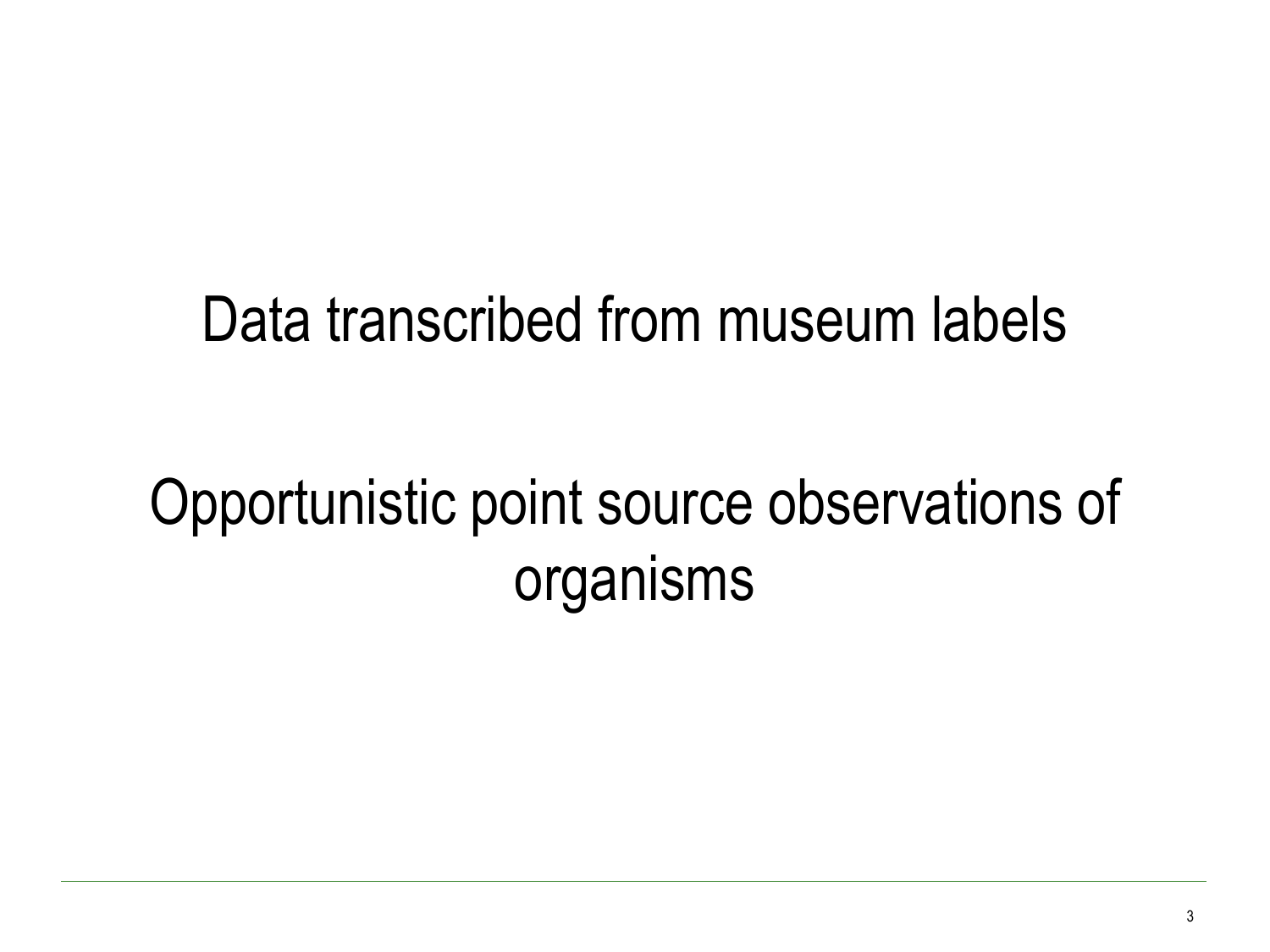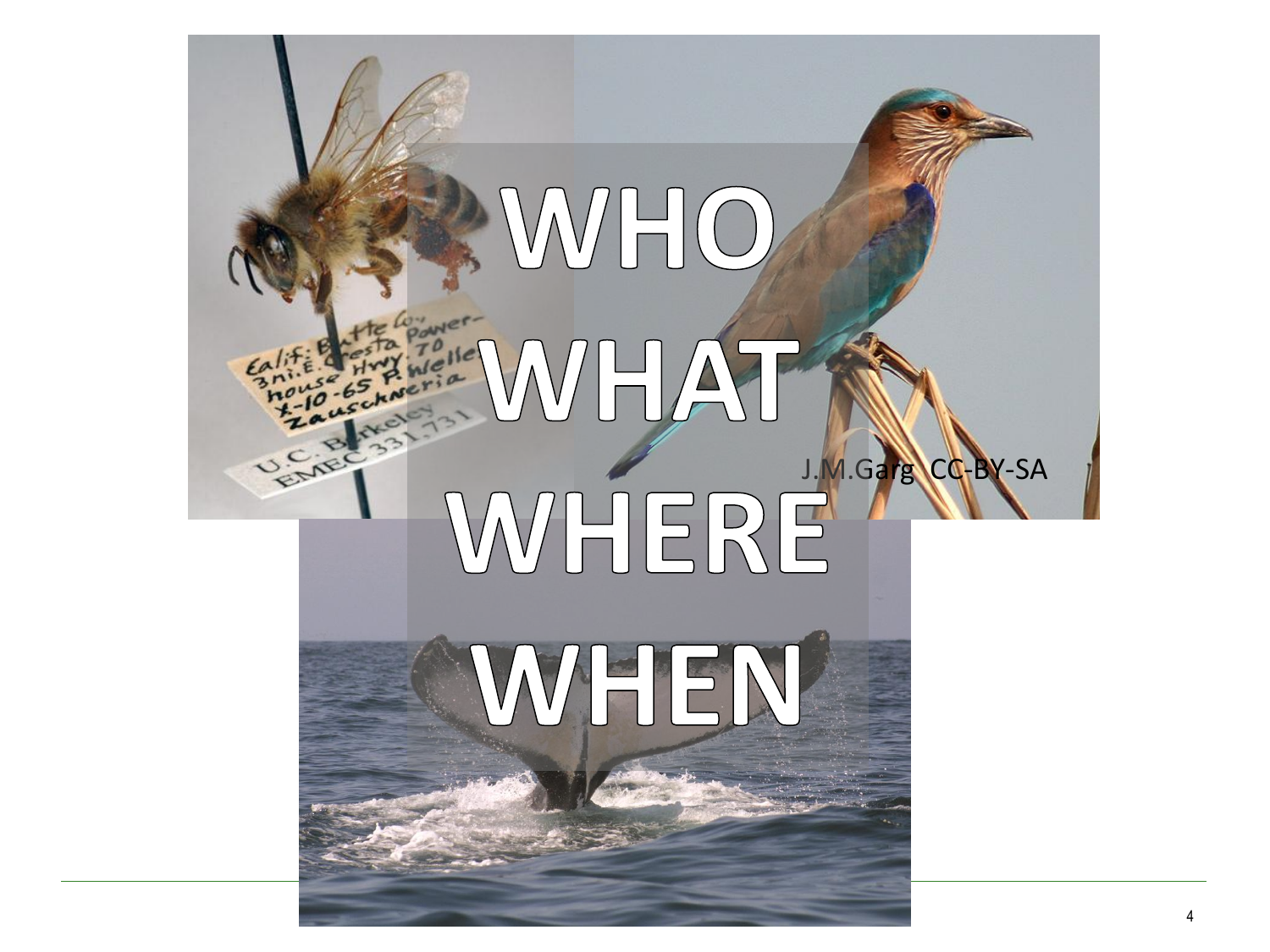

## Who collected or observed it and/or who identified it?

# recordedBy, identifiedBy

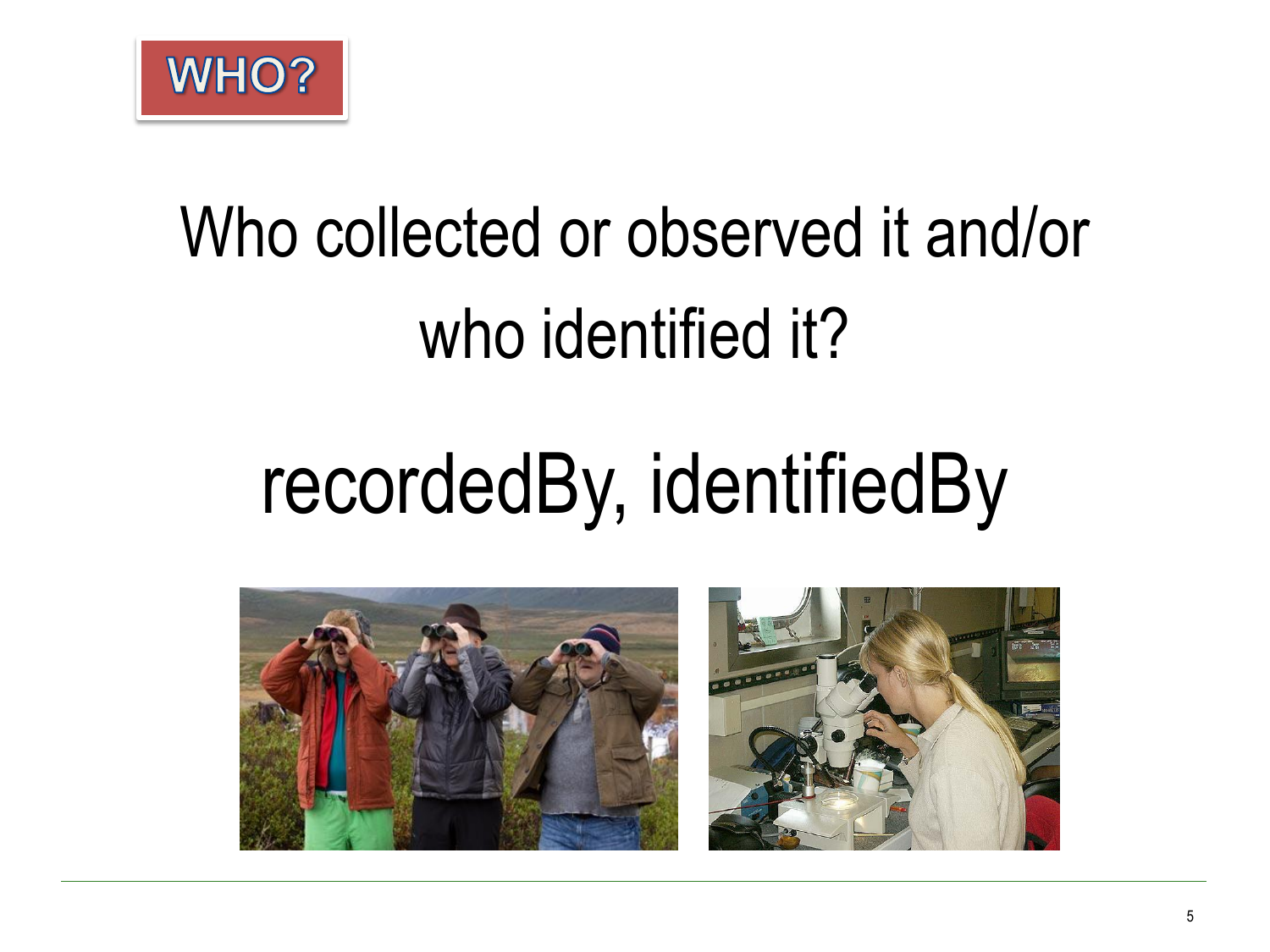

## What is it?

## scientificName

scientificNameAuthorship kingdom genus specificEpithet phylum subgenus infraspecificEpithet class higherClassification vernacularName order taxonRank family

order

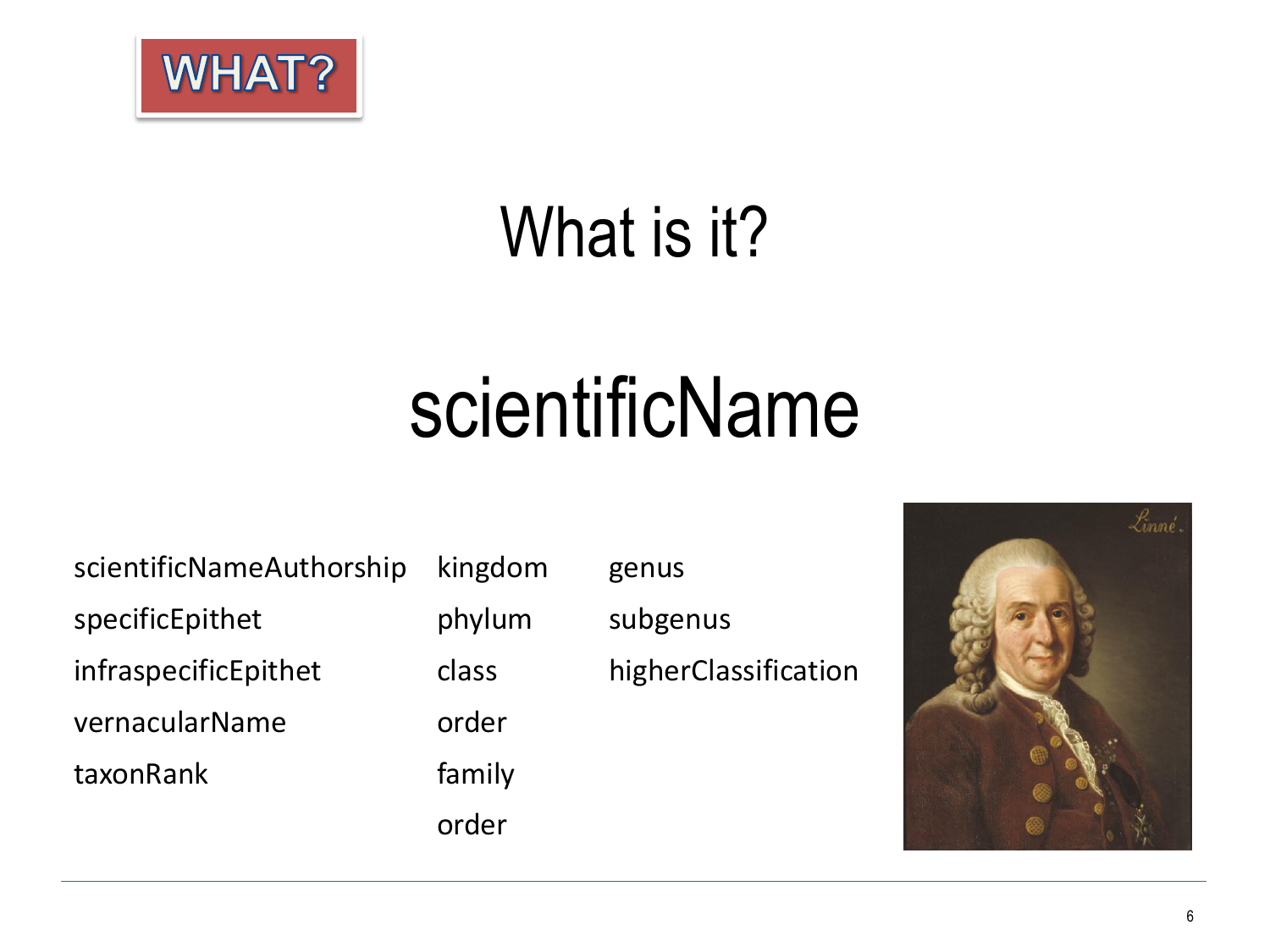

#### Where was it observed, harvested or collected?

# decimalLatitude, decimalLongitude

continent « elevation » coordinatePrecision

country « depth » locationRemarks county georeferencedBy locality

stateProvince footprintWKT verbatumLocality municipality geodeticDatum

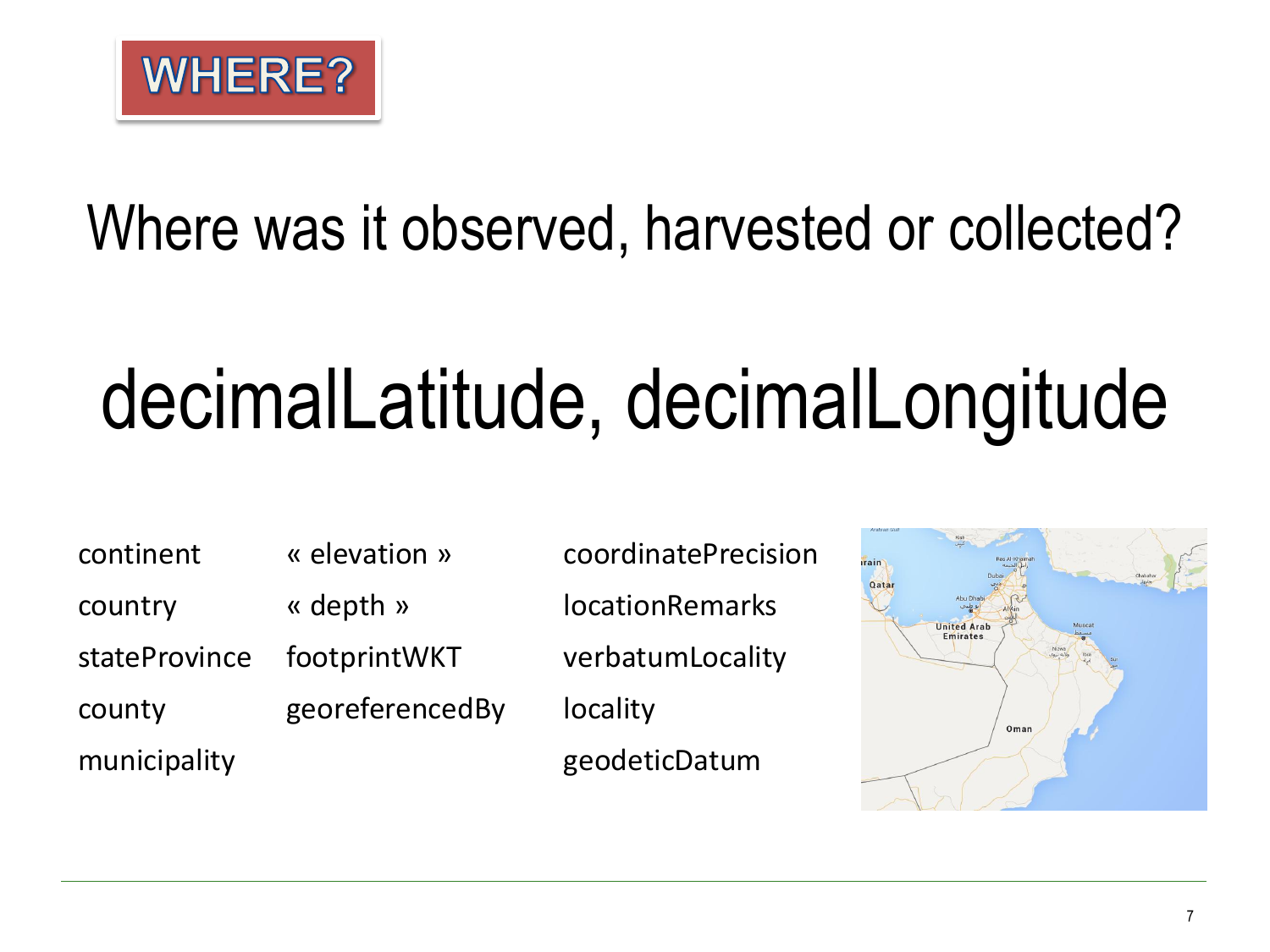

### When was it observed, harvested or collected and when was it identified?

# eventDate, dateIdentified

georeferencedDate

measurementDeterminedDate

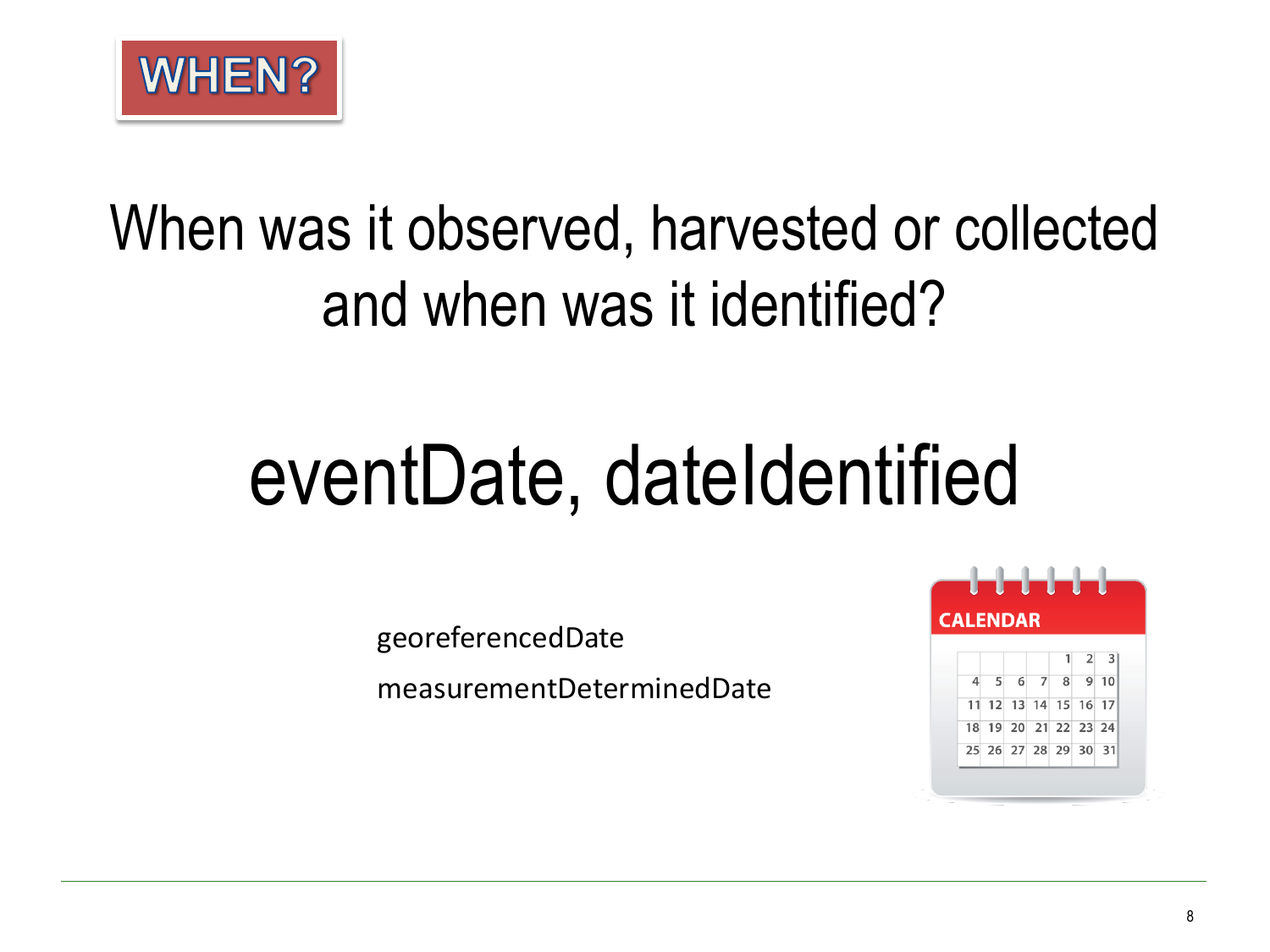#### **OCCURRENCE DATA CORE TERMS**

recordedBy, identifiedBy, scientificName, decimalLatitude, decimalLongitude, eventDate, dateIdentified

individualCount

institutionCode, datasetName informationWithheld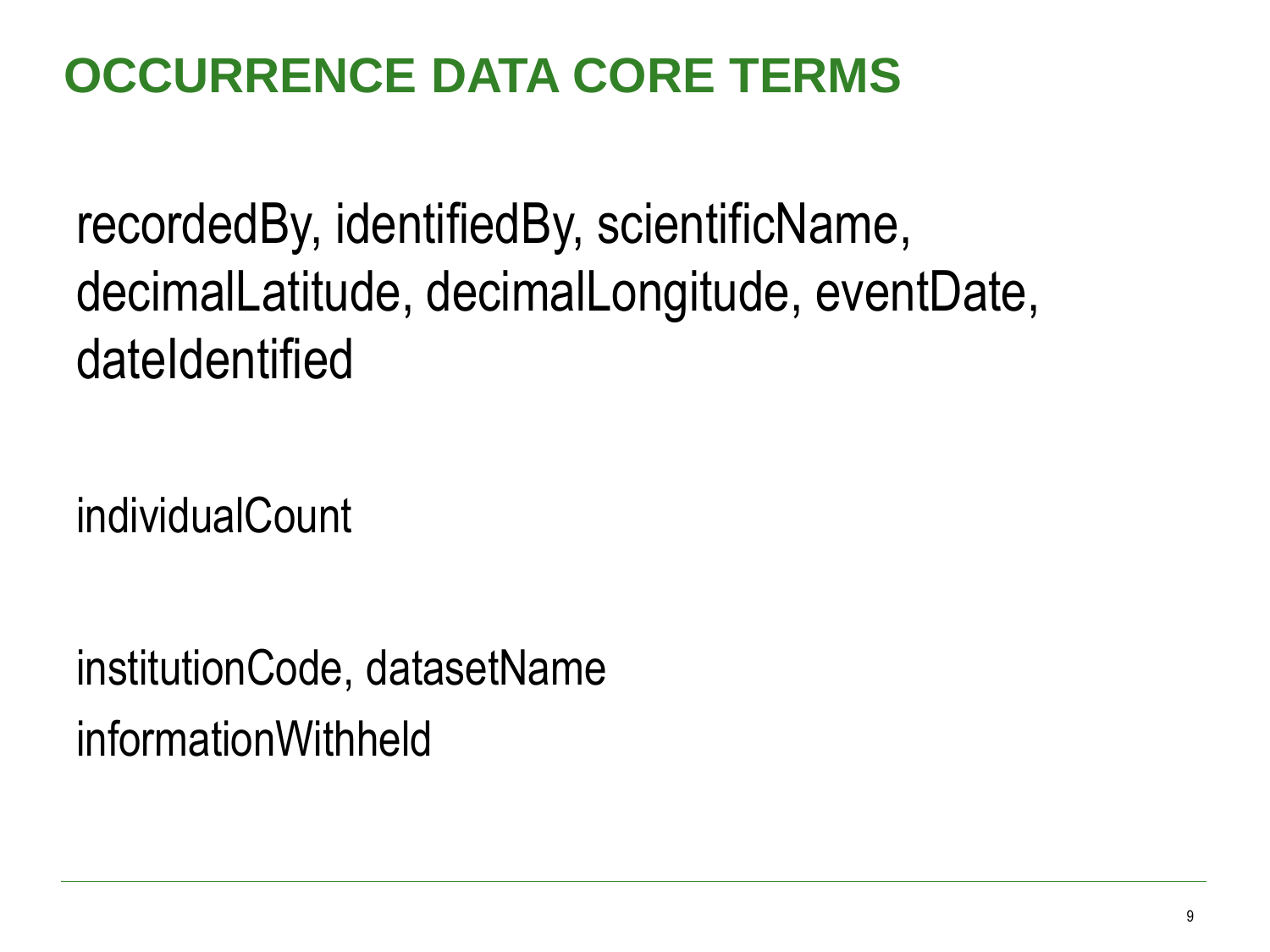#### **WHAT OCCURRENCE DATA IS NOT**

Secondary products [that may have significant intellectual, creative property rights]

e.g. ArcView shapefiles, maps, figures, charts

Processed data

e.g. Summary data such as used as input for species richness calculations or ordinations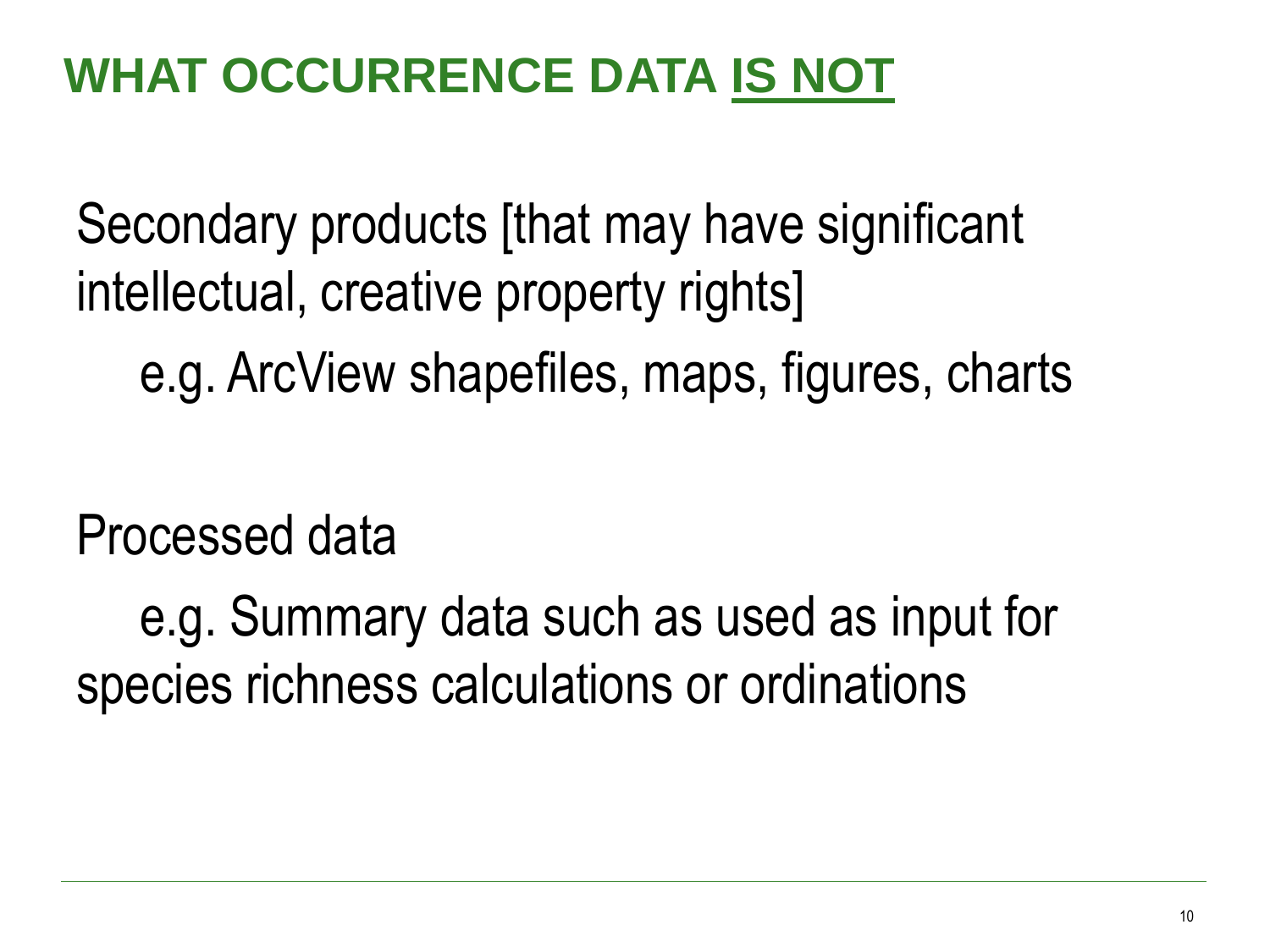## **3. SAMPLING EVENT DATA**

- Sample-based data typical of environmental, ecological, natural resource investigations, monitoring programmes
- Usually quantitative, calibrated, and follow certain protocols
- Goal is to evaluate changes and trends in populations

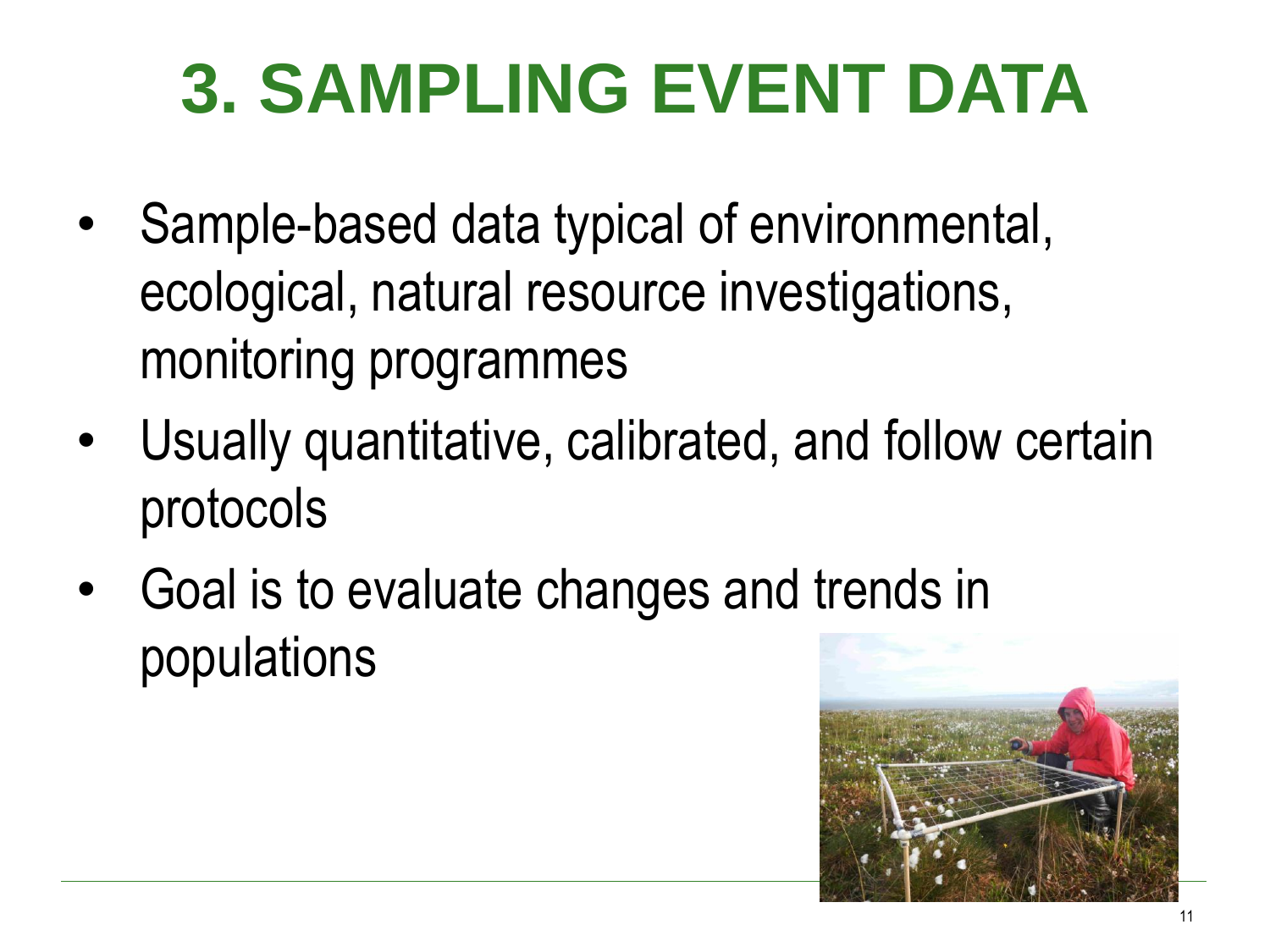#### **EVENT DATA CORE TERMS**

eventID, parentEventID, eventDate, locality, samplingProtocol, sampleSizeValue, sampleSizeUnit, organismQuantity, organismQuantityType

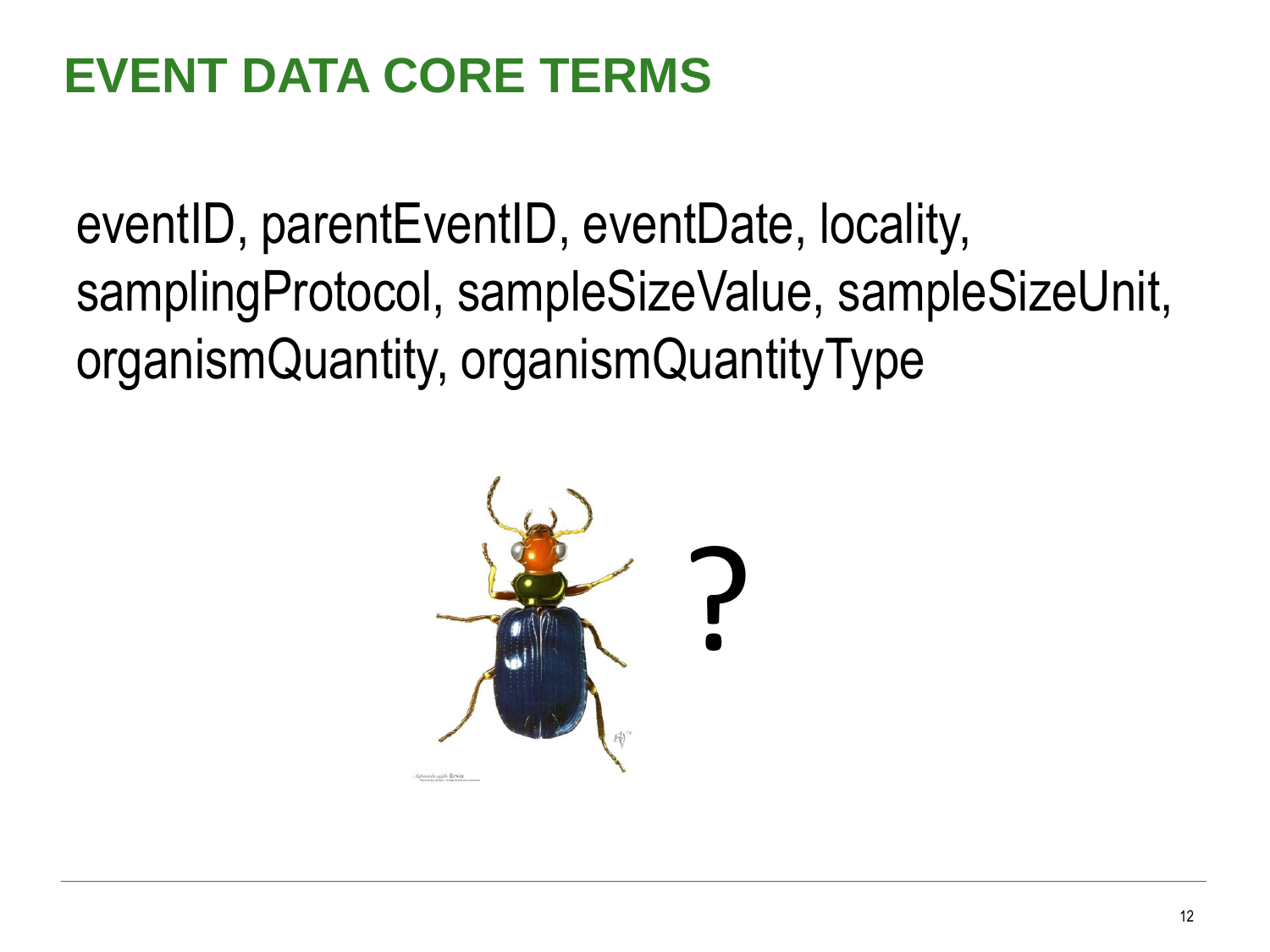## **METADATA**

Generalized, human-readable cover sheet for the dataset as a whole

Title, Description, Contacts, Data License, Data Language, Geographic Coverage, Taxonomic Coverage, Temporal Coverage, Associated Parties, Sampling Methods, External Links, Keywords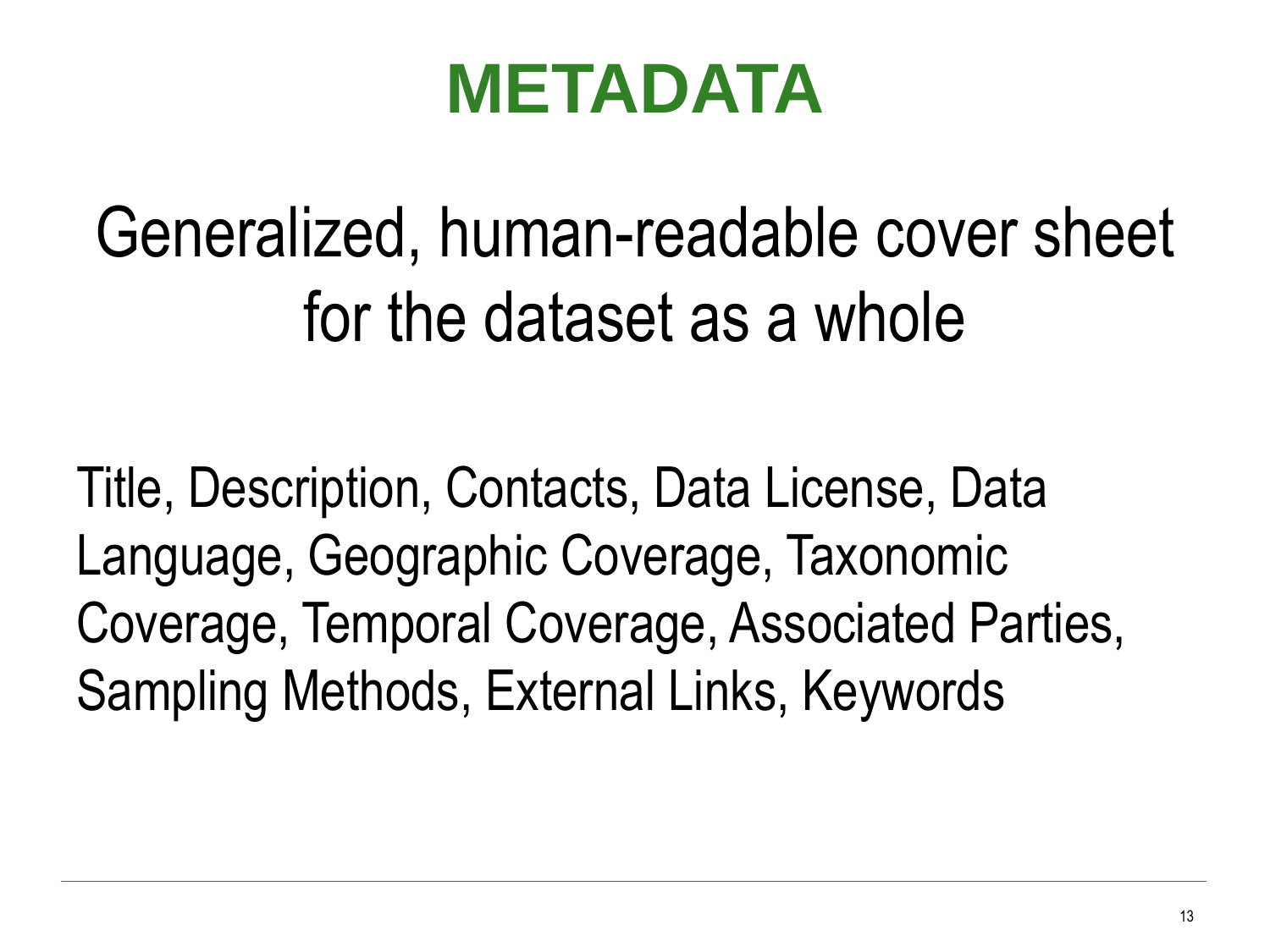#### **ECOLOGICAL METADATA LANGUAGE (EML)**

Metadata standard developed by and for ecologists

Subset of EML used for checklist, occurrence, and event data

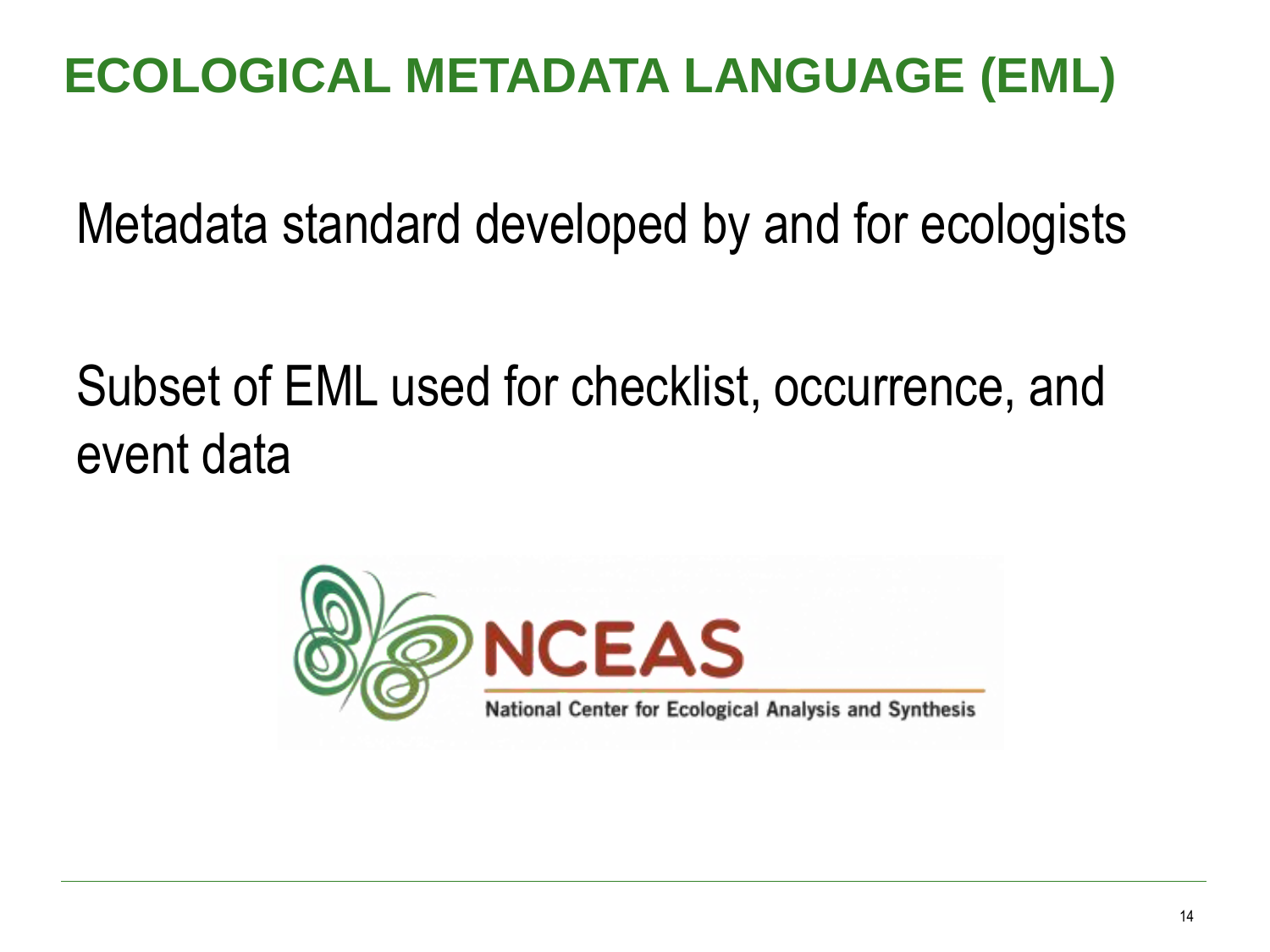#### **EXAMPLES OF METADATA-ONLY**

Museum qualitative inventories

- Complex, multi-dimensional datasets
- Seconday data products
- Embargoed research data
- Data of high commercial value